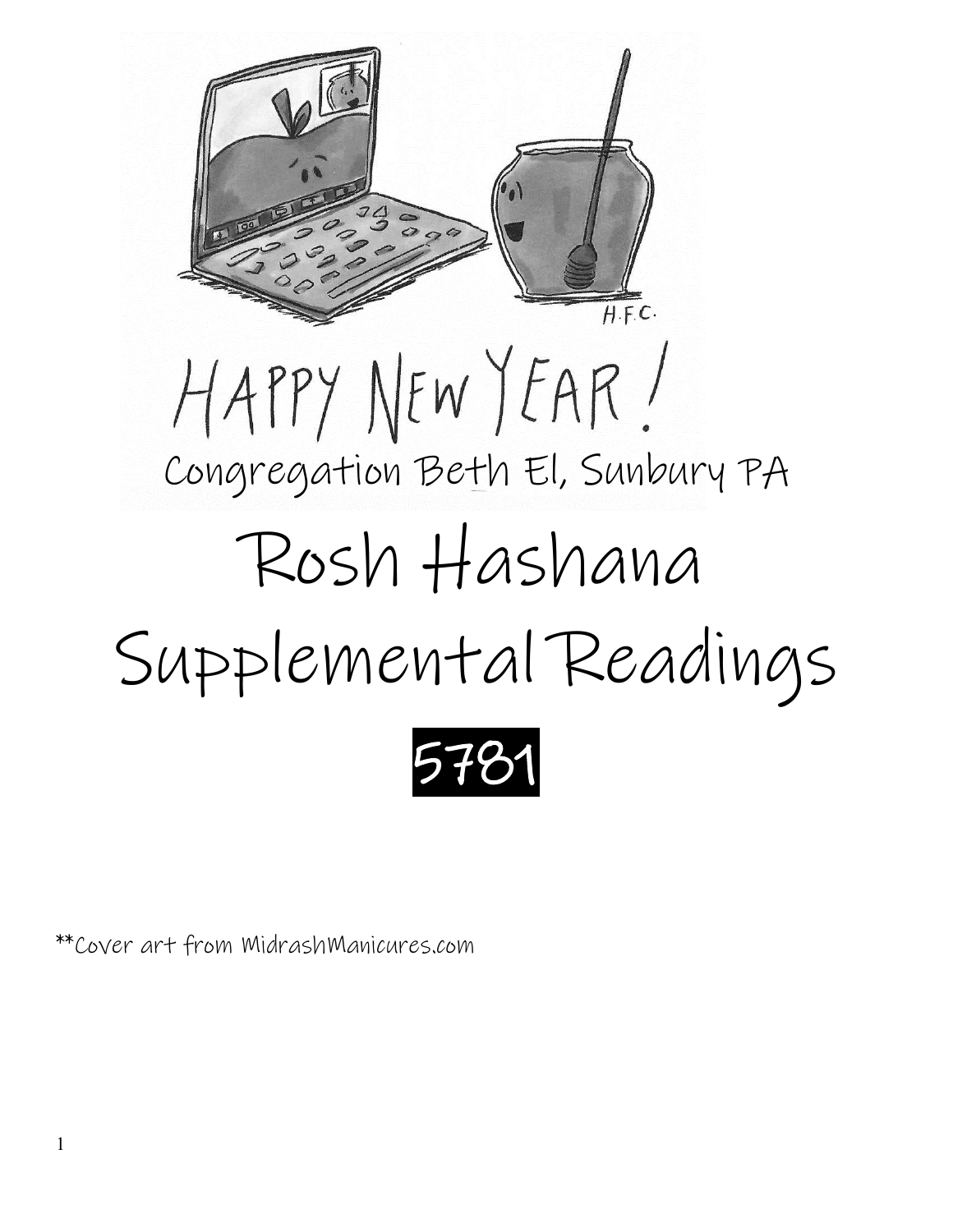#### **Rosh Hashana Greeting, by Barbara Kavadias**

The words take on an extra resonance this year Normally, I see you In the halls, at the doors, In the rotunda, in the pews, at the store My heart leaps, happy To feel your presence To see your smiling face And like the coming light elicits birdsong As the dawn brings on Wakefulness and prayer Shanah Tovah comes forth From my heart and lips It embraces you Ties us together in a timeless dance An eternal circle of lived memory Of celebration This year I see you from a distance Masked I see you on Zoom Our connection is Muted. Disembodied

But the circle The dance The season Draws me in I have to dig in, to listen But it is there

Shanah Tovah bursts forth From my heart, my pen, My computer pixels I wish you a good year A year of good health A year of hope A year of connection However we find it Whatever form it takes May it be enough To keep our souls singing Our hearts happy To rid the world of evil And hate and lies May it be enough To tide us over Until I can hug you again

To sit next to you To sing with you To pray with you Our voices joined together In celebration and love Shanah Tovah!

#### **To the New Year, by [W. S. Merwin](about:blank)**

With what stillness at last you appear in the valley your first sunlight reaching down to touch the tips of a few high leaves that do not stir as though they had not noticed and did not know you at all then the voice of a dove calls from far away in itself to the hush of the morning

so this is the sound of you here and now whether or not anyone hears it this is where we have come with our age our knowledge such as it is and our hopes such as they are invisible before us untouched and still possible

## **Hope is the Thing with Feathers, by Emily Dickinson**

"Hope" is the thing with feathers - That perches in the soul - And sings the tune without the words - And never stops - at all -

And sweetest - in the Gale - is heard - And sore must be the storm - That could abash the little Bird That kept so many warm -

I've heard it in the chillest land - And on the strangest Sea - Yet - never - in Extremity, It asked a crumb - of me.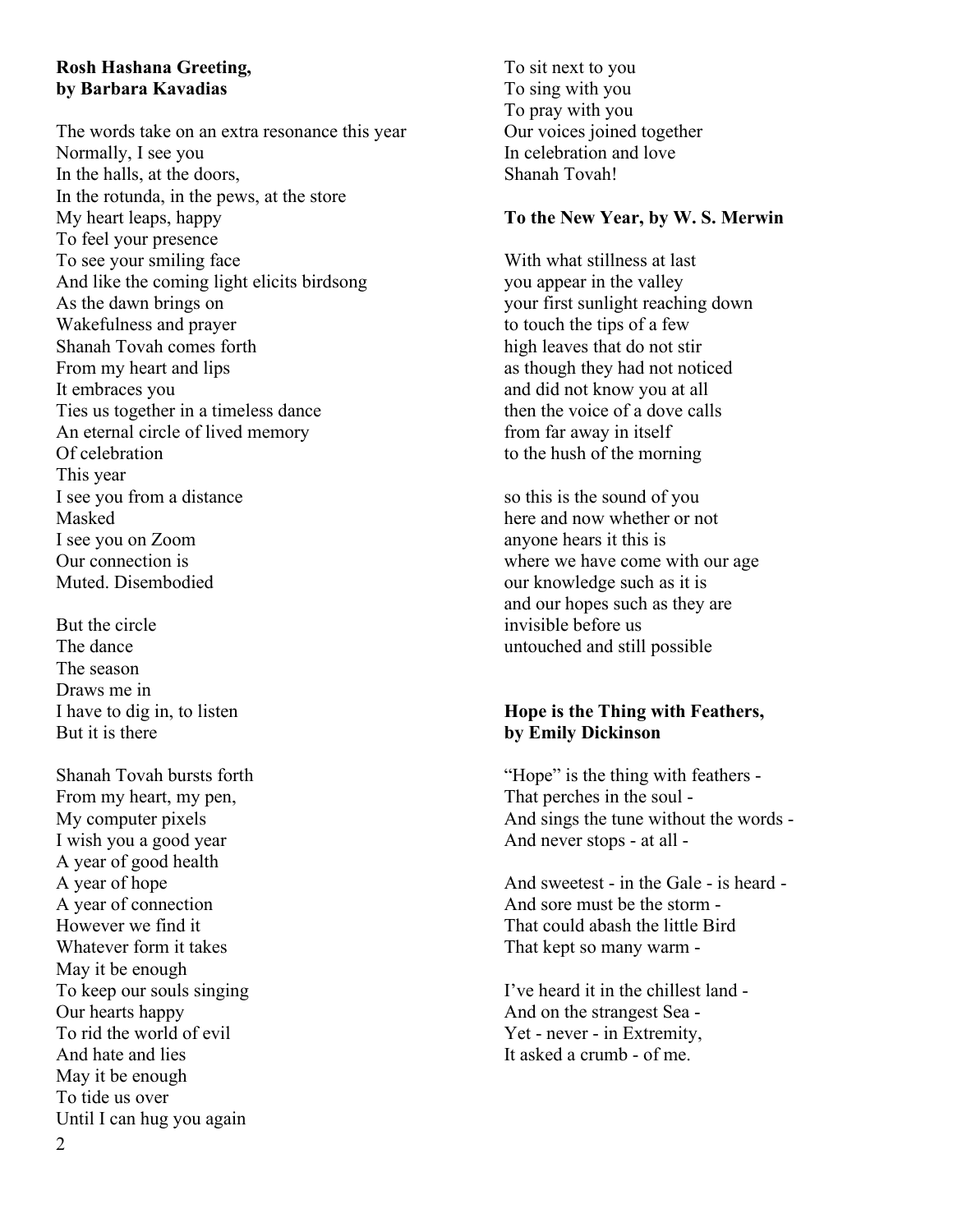# **A New Year, by Rabbi Annie Lewis**

I am running now into a new year. How it hurts to run into something, even to walk into it instead of passing it by, to pause here at this doorway in time, age-old and brand new, to stand in this arch and cry out to the dome of the universe, to break through the ceiling with song. Follow the light through the cracks now and find your way back to the Source.

# **No Matter How Many Times, by Jaden Diamond**

Adonai, glory be Your name for all eternity. Wherever I walk may I find You always,

In the kindness of strangers, In the stars, In the warm summer's breeze, In the laughter of my friends,

In the fields of flowers, In the transition of the seasons, In music set to glorify You.

And in my darkest moments may I find You, In my doubts, In my despair, In my stumbling off the path of righteousness, In my shame, In my fear, In my failings,

In the moments I was rude, In the moments I should have done better.

No matter how many times I fall, No matter how many times I return, No matter how many times I have sought You out, You were always there,

At every moment, Just You, Only You, Forever You,

Adonai, how beautiful is Your name. Adonai, how holy are Your works. Adonai, how gorgeous is the universe so filled with wonder and beauty.

Adonai, God of [Israel,](about:blank#term234) holy are You.

# **October 2008, by Shara McCallum**

Most mornings this fall I wake to rain stitching across the lawn, crows not yet cawing. I know dawn will collect wayward moon, scattered stars into night's pocket. But in the still dark, quiet room where I am, my body forms an absence, frayed hole in the centre of my suburban home.

Soon news will break, promising nothing new—endless war, the election mirroring the natural world's notion of change, leaves burning scarlet, announcing autumn as if it were a first. Upstairs, my husband and children breathe into pillows their dreams.

I turn to see the woman I've become reflected in the window's glass: a stranger moving her finger across my cheek, trying to decode an old story, etched as if in Braille on my flesh.

## **Poem Without an End, by Yehuda Amichai**

Inside the brand-new museum there's an old synagogue. Inside the synagogue is me. Inside me my heart. Inside my heart a museum.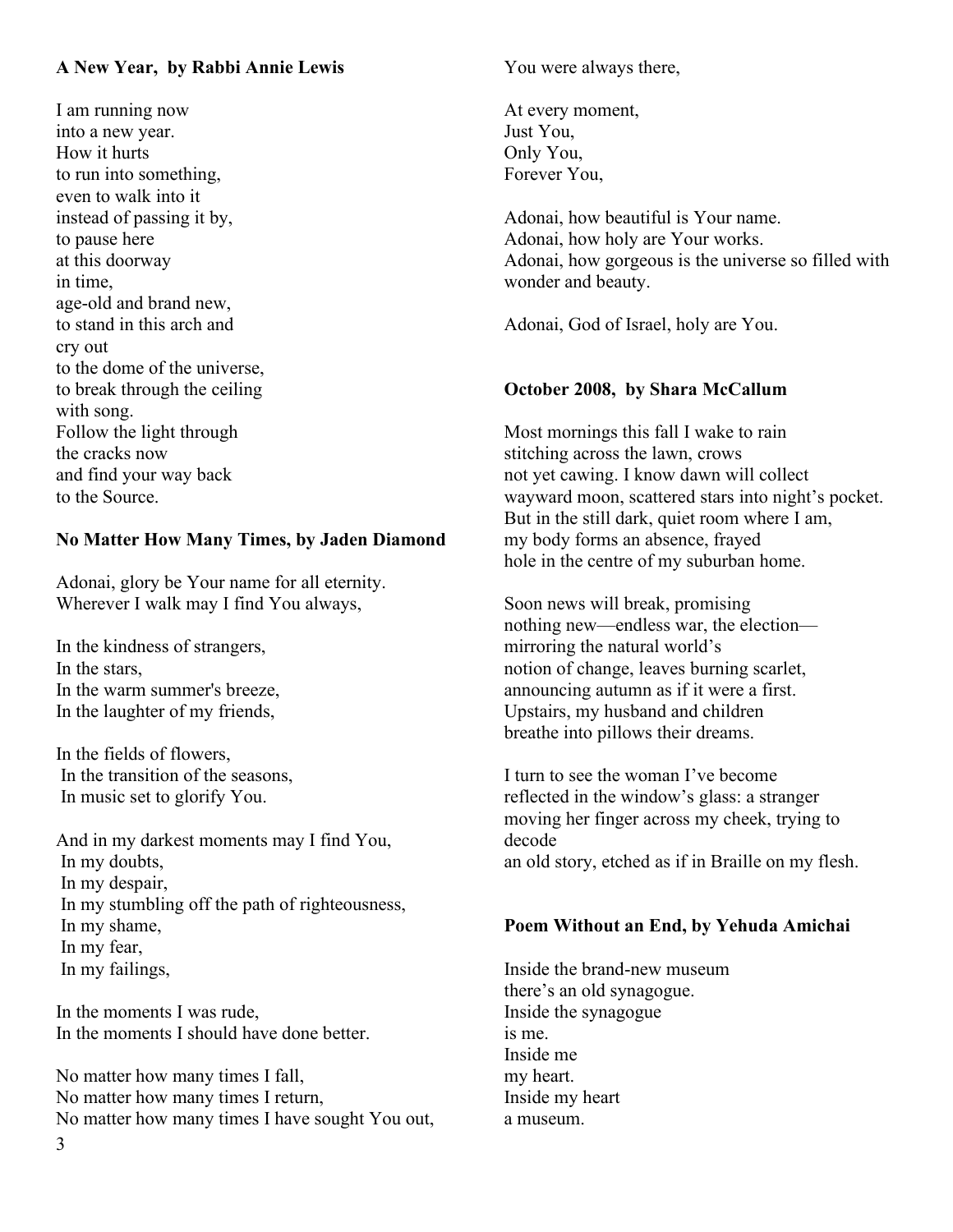Inside the museum a synagogue, inside it me, inside me my heart, inside my heart a museum

## *Blessing for Healers during the Corona Virus* by Rabbi Ayelet Cohen

May the One who blessed our ancestors Bless all those who put themselves at risk to care for the sick Physicians and nurses and orderlies Technicians and home health aides EMTs and pharmacists Hospital social workers and respiratory therapists (Please include other frontline healthcare workers. And bless especially Who navigate the unfolding dangers of the world each day, To tend to those they have sworn to help.

Bless them in their coming home and bless them in their going out.

Ease their fear. Sustain them.

Source of all breath, healer of all beings,

Protect them and restore their hope.

Strengthen them, that they may bring strength; Keep them in health, that they may bring healing. Help them know again a time when they can breathe without fear.

Bless the sacred work of their hands.

May this plague pass from among us, speedily and in our days.

# **The Jewish Cemetery at Newport by Henry Wadsworth Longfellow, 1852**

How strange it seems! These Hebrews in their graves,

 Close by the street of this fair seaport town, Silent beside the never-silent waves,

At rest in all this moving up and down!

The trees are white with dust, that o'er their sleep

 Wave their broad curtains in the south-wind's breath,

While underneath these leafy tents they keep The long, mysterious Exodus of Death.

And these sepulchral stones, so old and brown, That pave with level flags their burial-place, Seem like the tablets of the Law, thrown down And broken by Moses at the mountain's base.

The very names recorded here are strange, Of foreign accent, and of different climes; Alvares and Rivera interchange With Abraham and Jacob of old times.

"Blessed be God! for he created Death!" The mourners said, "and Death is rest and peace;" Then added, in the certainty of faith,

"And giveth Life that nevermore shall cease."

Closed are the portals of their Synagogue, No Psalms of David now the silence break,

No Rabbi reads the ancient Decalogue In the grand dialect the Prophets spake.

Gone are the living, but the dead remain, And not neglected; for a hand unseen, Scattering its bounty, like a summer rain, Still keeps their graves and their remembrance green.

How came they here? What burst of Christian hate, What persecution, merciless and blind,

Drove o'er the sea — that desert desolate — These Ishmaels and Hagars of mankind?

They lived in narrow streets and lanes obscure, Ghetto and Judenstrass, in mirk and mire; Taught in the school of patience to endure

The life of anguish and the death of fire.

All their lives long, with the unleavened bread And bitter herbs of exile and its fears,

The wasting famine of the heart they fed, And slaked its thirst with marah of their tears.

Anathema maranatha! was the cry That rang from town to town, from street to street;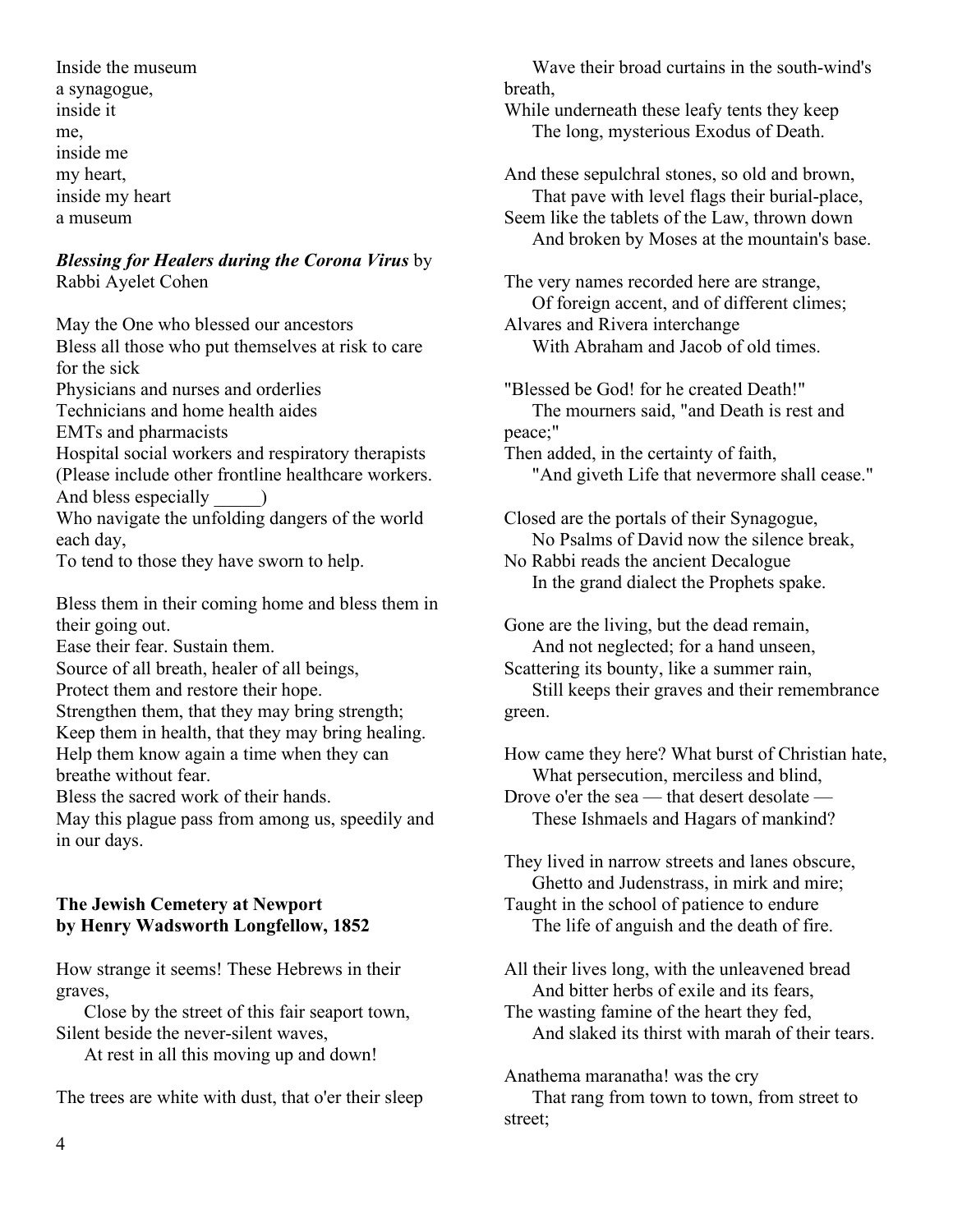At every gate the accursed Mordecai

 Was mocked and jeered, and spurned by Christian feet.

Pride and humiliation hand in hand Walked with them through the world where'er they went;

Trampled and beaten were they as the sand, And yet unshaken as the continent.

For in the background figures vague and vast Of patriarchs and of prophets rose sublime, And all the great traditions of the Past They saw reflected in the coming time.

And thus forever with reverted look The mystic volume of the world they read, Spelling it backward, like a Hebrew book, Till life became a Legend of the Dead.

But ah! what once has been shall be no more! The groaning earth in travail and in pain Brings forth its races, but does not restore, And the dead nations never rise again.

# **In the Jewish Synagogue at Newport by Emma Lazarus, 1867**

Here, where the noises of the busy town, The ocean's plunge and roar can enter not, We stand and gaze around with tearful awe, And muse upon the consecrated spot.

No signs of life are here: the very prayers Inscribed around are in a language dead; The light of the "perpetual lamp" is spent That an undying radiance was to shed.

What prayers were in this temple offered up, Wrung from sad hearts that knew no joy on earth, By these lone exiles of a thousand years, From the fair sunrise land that gave them birth!

How as we gaze, in this new world of light, Upon this relic of the days of old, The present vanishes, and tropic bloom And Eastern towns and temples we behold. Again we see the patriarch with his flocks, The purple seas, the hot blue sky o'erhead, The slaves of Egypt,—omens, mysteries,— Dark fleeing hosts by flaming angels led.

A wondrous light upon a sky-kissed mount, A man who reads Jehovah's written law, 'Midst blinding glory and effulgence rare, Unto a people prone with reverent awe.

The pride of luxury's barbaric pomp, In the rich court of royal Solomon— Alas! we wake: one scene alone remains,— The exiles by the streams of Babylon.

Our softened voices send us back again But mournful echoes through the empty hall: Our footsteps have a strange unnatural sound, And with unwonted gentleness they fall.

The weary ones, the sad, the suffering, All found their comfort in the holy place, And children's gladness and men's gratitude 'Took voice and mingled in the chant of praise.

The funeral and the marriage, now, alas! We know not which is sadder to recall; For youth and happiness have followed age, And green grass lieth gently over all.

Nevertheless the sacred shrine is holy yet, With its lone floors where reverent feet once trod. Take off your shoes as by the burning bush, Before the mystery of death and God.

## **Unetaneh Tokef, adapted from Rabbi Rachel Goldenberg**

Every year we have to face this prayer, and every year it is so painful.

Who shall live and who shall die And this year even more so – these words are too real.